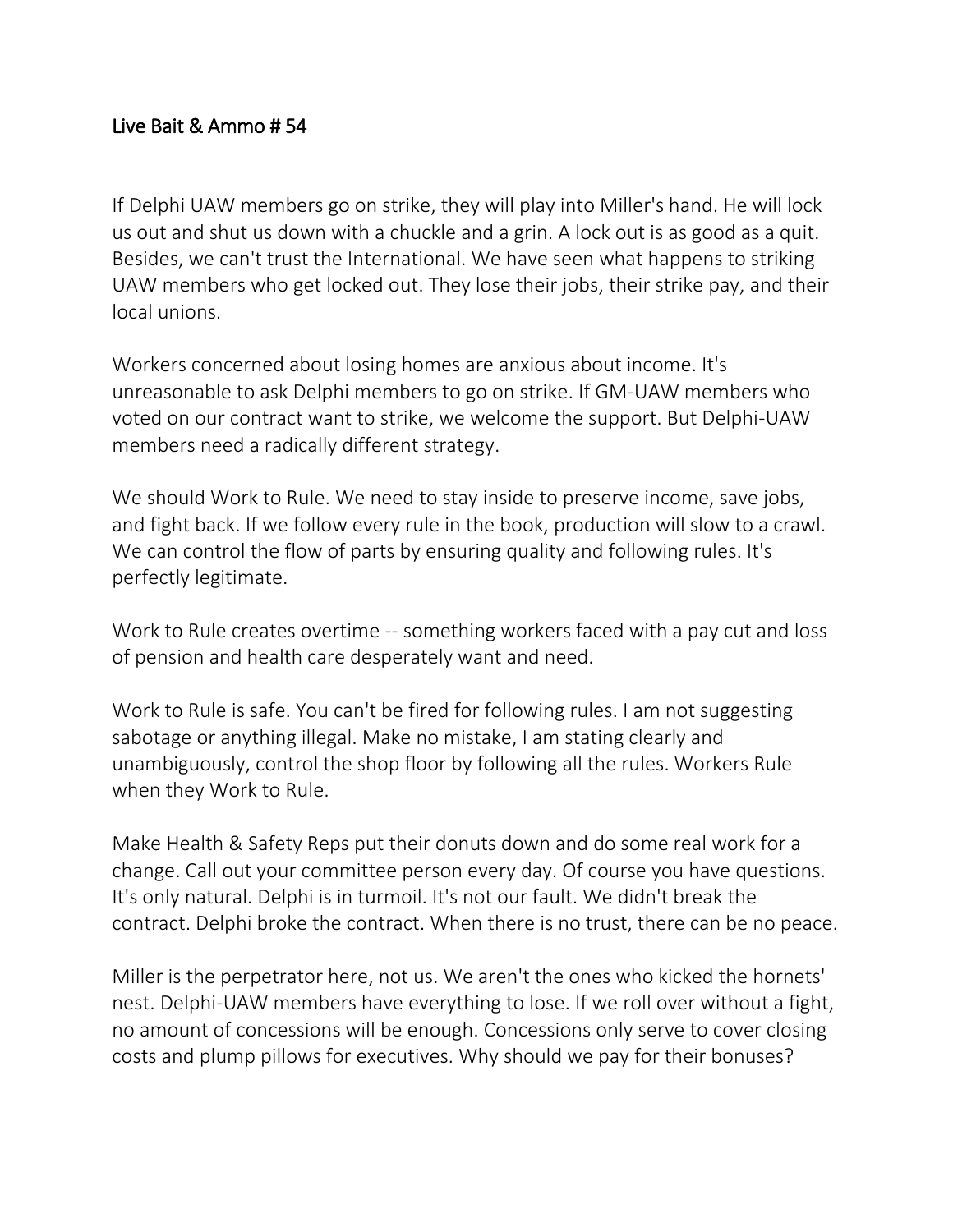There is no empirical evidence that Delphi will stay in the US. None. Court documents make no bones about Delphi's plans to exit the US.

Since a lock out is as good as a quit, the International may encourage strikes at Delphi to help GM out of its problems. A lock out would get rid of us. My statement isn't mere cynicism, it's a history lesson. For two decades the UAW has methodically sacrificed members in the auto parts sector to help the Big Three be competitive. Here's how it works.

The International goes along with outsourcing in exchange for organizing workers with the blessing of the new employer. It's called a "neutrality agreement". The process of organizing work formerly done by UAW members in the Big Three for lower wages at a new location is a sleight of hand wage cut -- less painful but no less insidious.

In 1997 Ford helped the UAW win a strike at a newly organized Johnson Controls plant. Ford refused to install seats it had ordered until JC settled with the UAW. The deal Ford made with the devil-in-disguise was cut out of the same cloth as UAW cooperation with outsourcing. Ford was complicit in organizing and the International was complicit in cutting wages for work outsourced from Ford.

Likewise a GM-Delphi plant in Grand Rapids, MI was sold to Lear in 1998. Their work was outsourced to newly organized Lear plants with lower wages. Despite concessions the old plant will close in December. The International was complicit in the scheme to cut wages in order to benefit General Motors. Neutrality agreements aren't free. Someone has to pay.

I believe the UAW PR Department has consistently failed to publicly defend Delphi members for a reason. The International is eager to help their cash cow (GM) by tacitly justifying the purge at Delphi. For example, when Miller says Delphi workers average \$130,000 per year, the UAW doesn't correct the record because they want the public to believe that we are overpaid. I'm not cynical, I'm knowledgeable.

IRS documents show that GM funnels millions of dollars to the International UAW through the conduit of Joint Funds which are controlled by the UAW-GM Center for Human Resources [CHR], an independent non profit corporation chaired by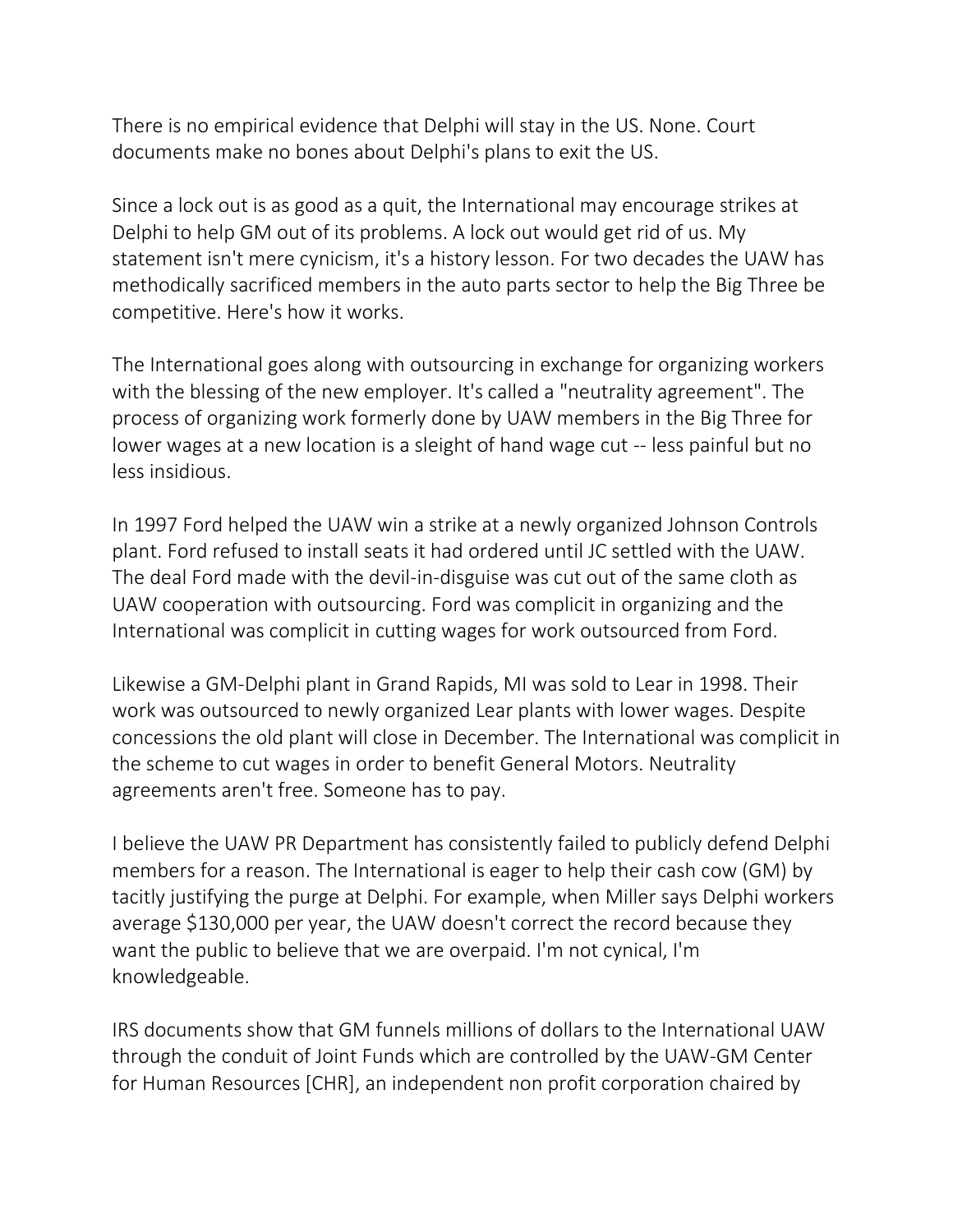union and management personnel including UAW VP Dick Shoemaker. The stated purpose of CHR is "to enable the employer to compete in a global marketplace." [UAW-GM Center for Human Resources By-Laws, Article II] How do they achieve competitiveness? By reducing jobs and cutting wages.

The GM-UAW Team planned a wage reduction at Delphi but hoped to control the process and manage the upheaval through attrition and transfer. The pop of the stock market bubble and concomitant fraud blew the cover. As the urge to dump legacy costs accelerated, the slow train of wage reduction jumped the tracks and ran smack into an immovable object -- the contract. The "Team" decided there was only one solution: the cremation of the National Agreement.

Now Miller has the chutzpah to tell us he will preserve pensions if we agree to wage cuts. Does he really imagine that anyone trusts him?

There is much uncertainty these days, but there are a three things we know for sure:

1.) No Delphi executive can be trusted. They are crooks.

2.) Miller is determined to hijack our pension fund, gut our benefits, and cut our wages.

3.) The UAW will present a concession agreement which they will claim wins "job security".

I am not making a prediction, I am reiterating history. Every time the International presents a concession contract they claim they won "job security". There is no historical evidence to support that spurious job saving claim but Shoemaker will act liked he saved us from the jaws of death. It's a lie. He wants us to make sacrifices so he can help his business partner, General Motors.

The concessions Shoemaker will try to sell us will further divide the UAW. There may be a deal to let some of us retire early rather than face wage cuts. Such deals cannot be trusted. They will pit member against member. (Once again, this is not conjecture, it's UAW history.) A contract that divides workers is anti union and destined to self-destruction. Retirees can't screw the people they leave behind and expect to live happily ever after.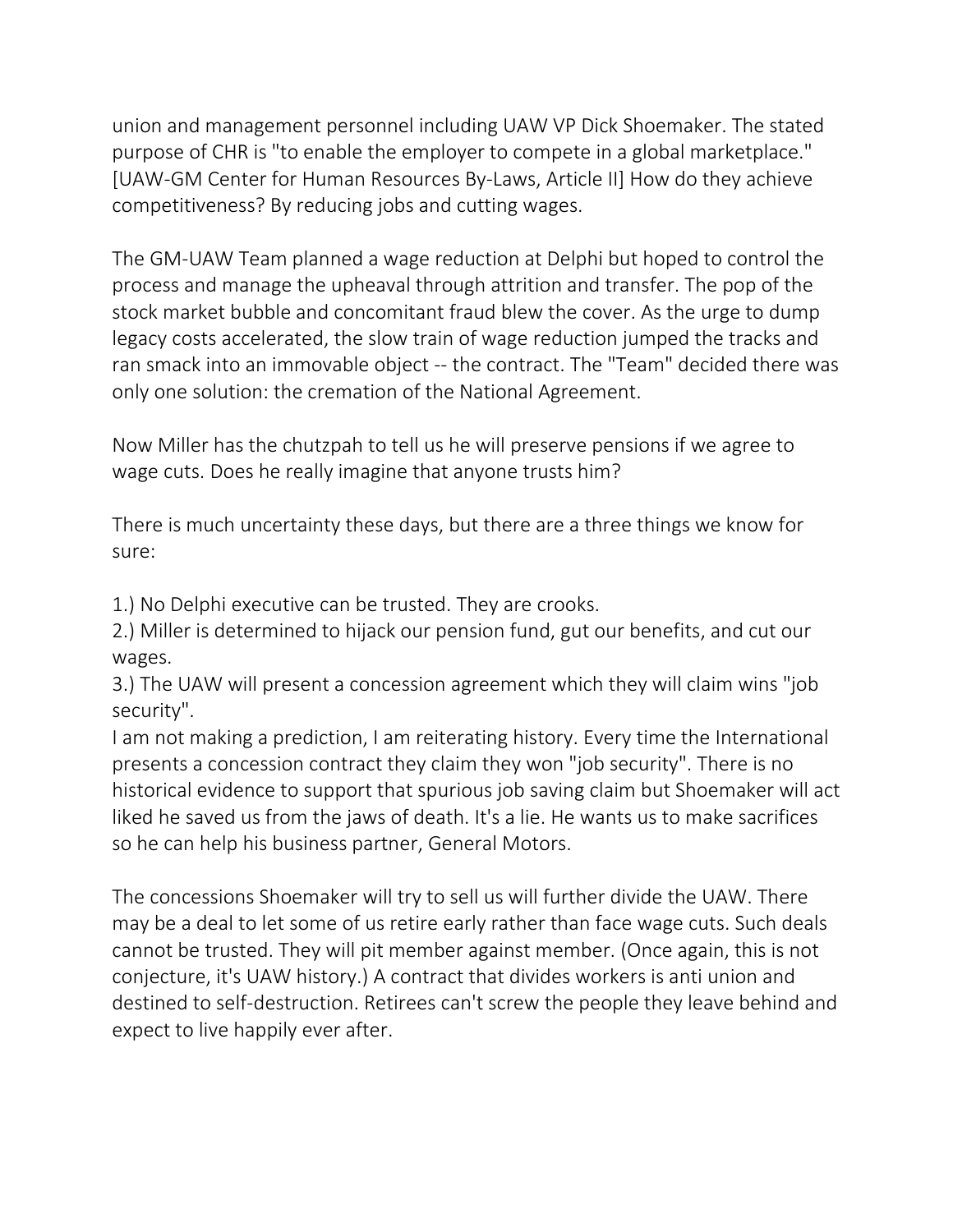The UAW was well aware of GM's long term plan to shuck pension liability and cut costs. They cooperated behind a curtain of job security clauses. The curtain caught fire and the guarantees went up in smoke. International office rats are negotiating for their own survival now, not ours.

The only thing that can move an inert object (UAW International) is an unstoppable force (rank and file militancy). To that end we should organize rank and file meetings at various locations around the country to demand answers and take action. We don't want lawyers. We want action.

We should hold numerous rank and file meetings so we can brainstorm how to fight back and win. I don't believe we will be able to live in peace if we shrug our collective shoulders and say, "There's nothing we can do about it."

The serenity of spiritual surrender is not achieved without struggle. Like an elderly woman said during the bus boycott in Montgomery, Alabama, "My feets hurt, but my soul is at rest." Peace of mind does not come from avoiding conflict, it comes from right action.

Perhaps the inertia of the International Union is immovable, but that doesn't mean the momentum of the rank and file is stoppable. We just may have to run them over.

Miller has backed us into a corner. He expects us to give up without a fight. He said, "No one will like it, but in the end they will do it, and they will do it the right way." He plays a good game, but for us this isn't a game, it's our life, and we must fight for all it's worth, or live in shame.

Realistically, I don't believe we can succeed alone. GM-UAW members and the International will probably not stand in solidarity with us. If in the end it comes to that, we may as well bring the house down with us. When the judge nullifies the contract, it's no holds barred. Welcome the wildcat and say hello to chaos. If we are forced to lose our life savings -- pension, health care, wages -- why should we heed Miller's advice? "The best thing they can do is stay on the job," he said. Screw that. We may as well go for broke.